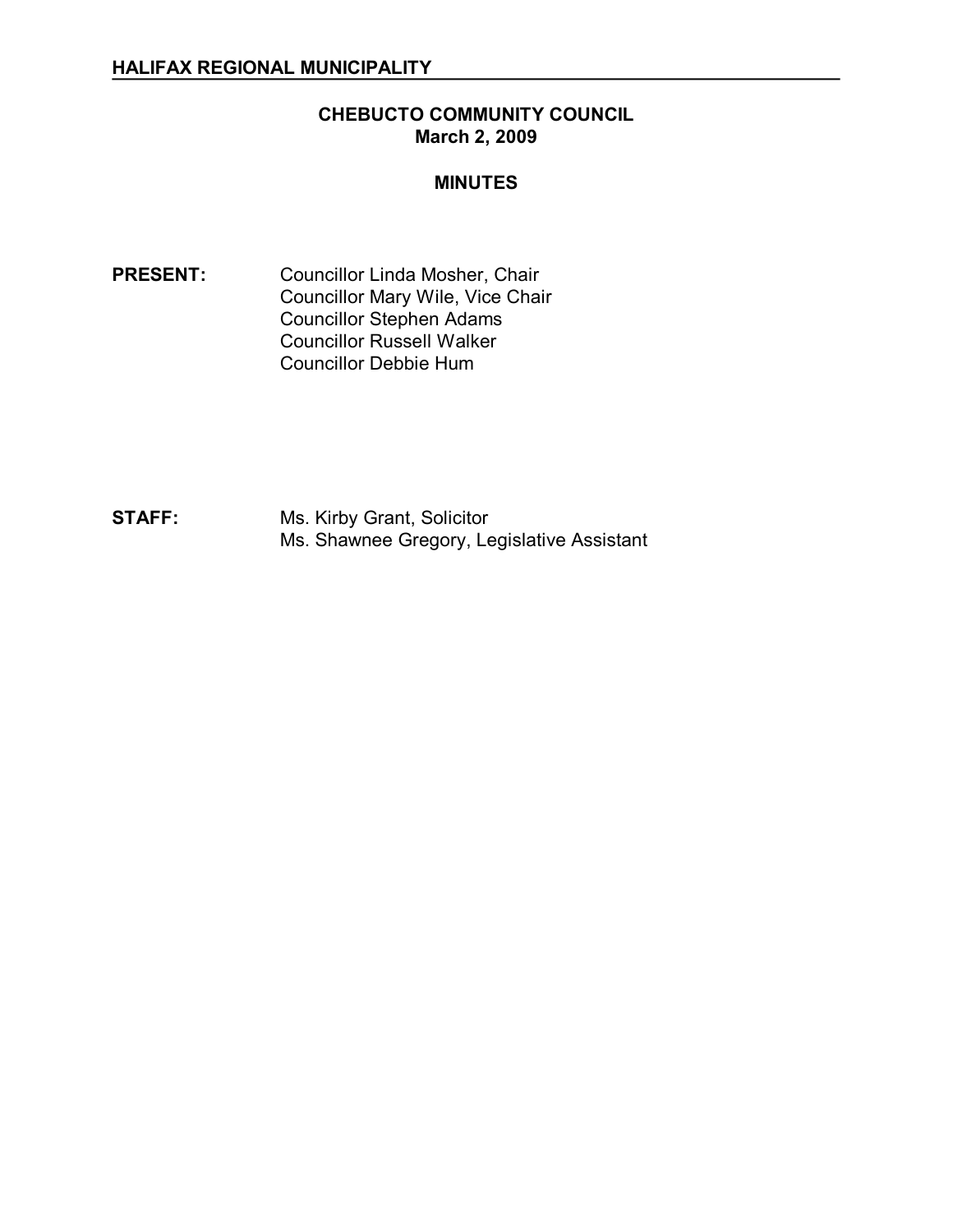# TABLE OF CONTENTS

2

| 1. |                                                                                                                                                                                                                                                                                                                                                                                                                                                                                                 |
|----|-------------------------------------------------------------------------------------------------------------------------------------------------------------------------------------------------------------------------------------------------------------------------------------------------------------------------------------------------------------------------------------------------------------------------------------------------------------------------------------------------|
| 2. |                                                                                                                                                                                                                                                                                                                                                                                                                                                                                                 |
| 3. | APPROVAL OF THE ORDER OF BUSINESS AND APPROVAL OF<br>ADDITIONS AND DELETIONS And the contract of the ADDITIONS AND DELETIONS AND THE CONTROL CONTROL CONTROL TO A C                                                                                                                                                                                                                                                                                                                             |
| 4. | BUSINESS ARISING OUT OF THE MINUTES  4<br>4.1<br>4.1.1 Tremont Park Alternate Main Entrance  4<br>4.1.2 Sherbrooke Stormwater Flooding Issues  4<br>4.1.3 Intersection of Herring Cove Road and Purcell's Cove Road  4<br>4.1.5 Crown Drive - Request for Speed Humps  5<br>4.1.6 Seawall Restoration - Regatta Point and Sir Sandford Fleming Park<br>4.1.8 Request to Name the Baseball Diamond at Mainland Common the<br>4.1.9 Traffic and Safety Issues on Melody Drive and Skylark Drive 5 |
| 5. |                                                                                                                                                                                                                                                                                                                                                                                                                                                                                                 |
| 6. |                                                                                                                                                                                                                                                                                                                                                                                                                                                                                                 |
| 7. | 7.1                                                                                                                                                                                                                                                                                                                                                                                                                                                                                             |
| 8. | 8.1<br>8.1.1 Case 01221: Rezoning of 3 Sylvia Avenue, Halifax  6<br>8.2<br>8.2.1 Appeal of the Development Officer's Decision to Refuse<br>anApplication for a Variance - 29 Wyndrock Drive, Halifax, No.                                                                                                                                                                                                                                                                                       |
| 9. | CORRESPONDENCE, PETITIONS AND PRESENTATIONS  8<br>9.1<br>9.2<br>9.3                                                                                                                                                                                                                                                                                                                                                                                                                             |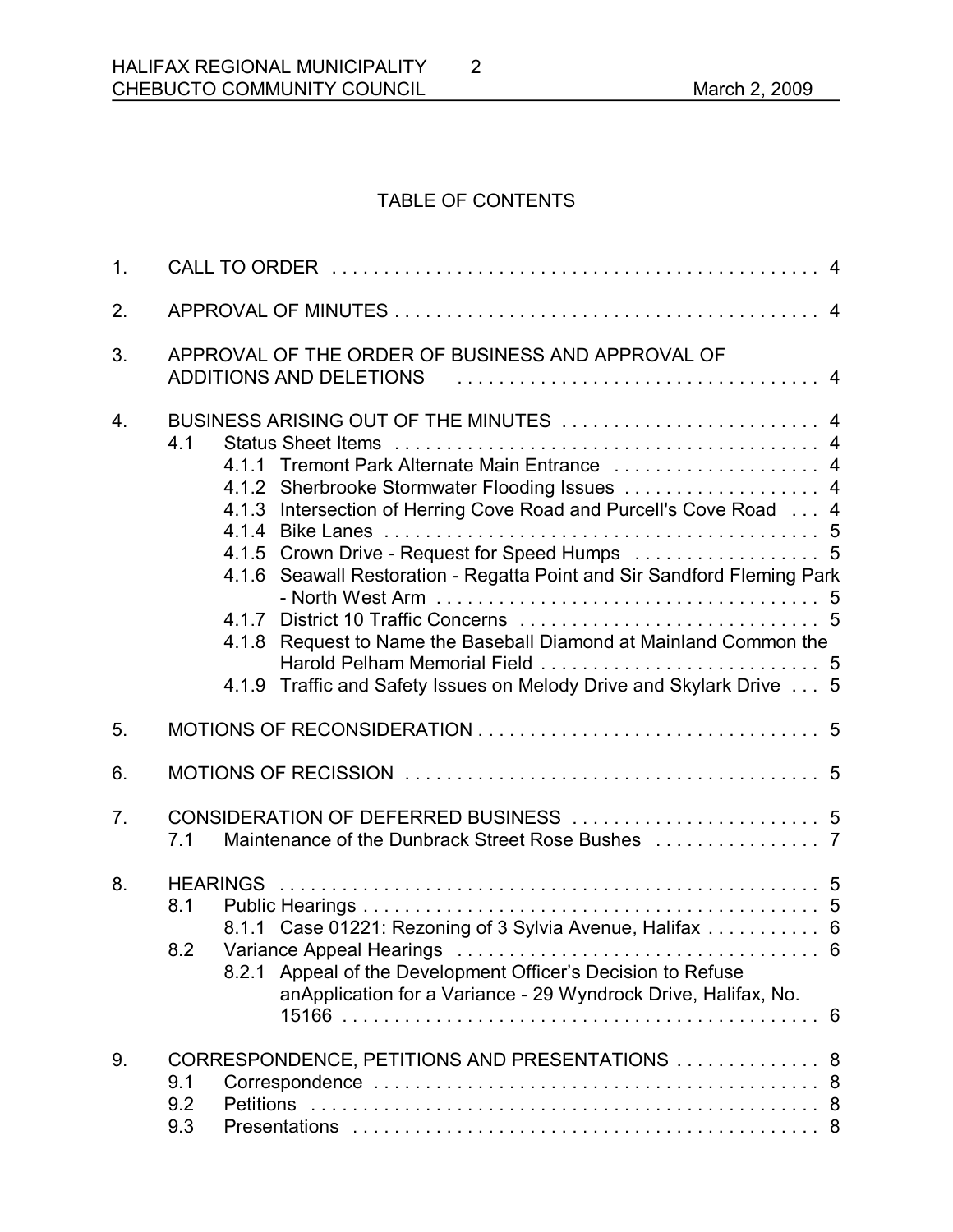# HALIFAX REGIONAL MUNICIPALITY CHEBUCTO COMMUNITY COUNCIL March 2, 2009

| 10.             | 10.1.1 Case 01234 - LUB Amendments re: Child Daycares, Halifax |  |
|-----------------|----------------------------------------------------------------|--|
| 11 <sub>1</sub> |                                                                |  |
| 12 <sub>1</sub> |                                                                |  |
| 13.             |                                                                |  |
| 14 <sub>1</sub> |                                                                |  |
| 15.             |                                                                |  |
| 16.             |                                                                |  |

3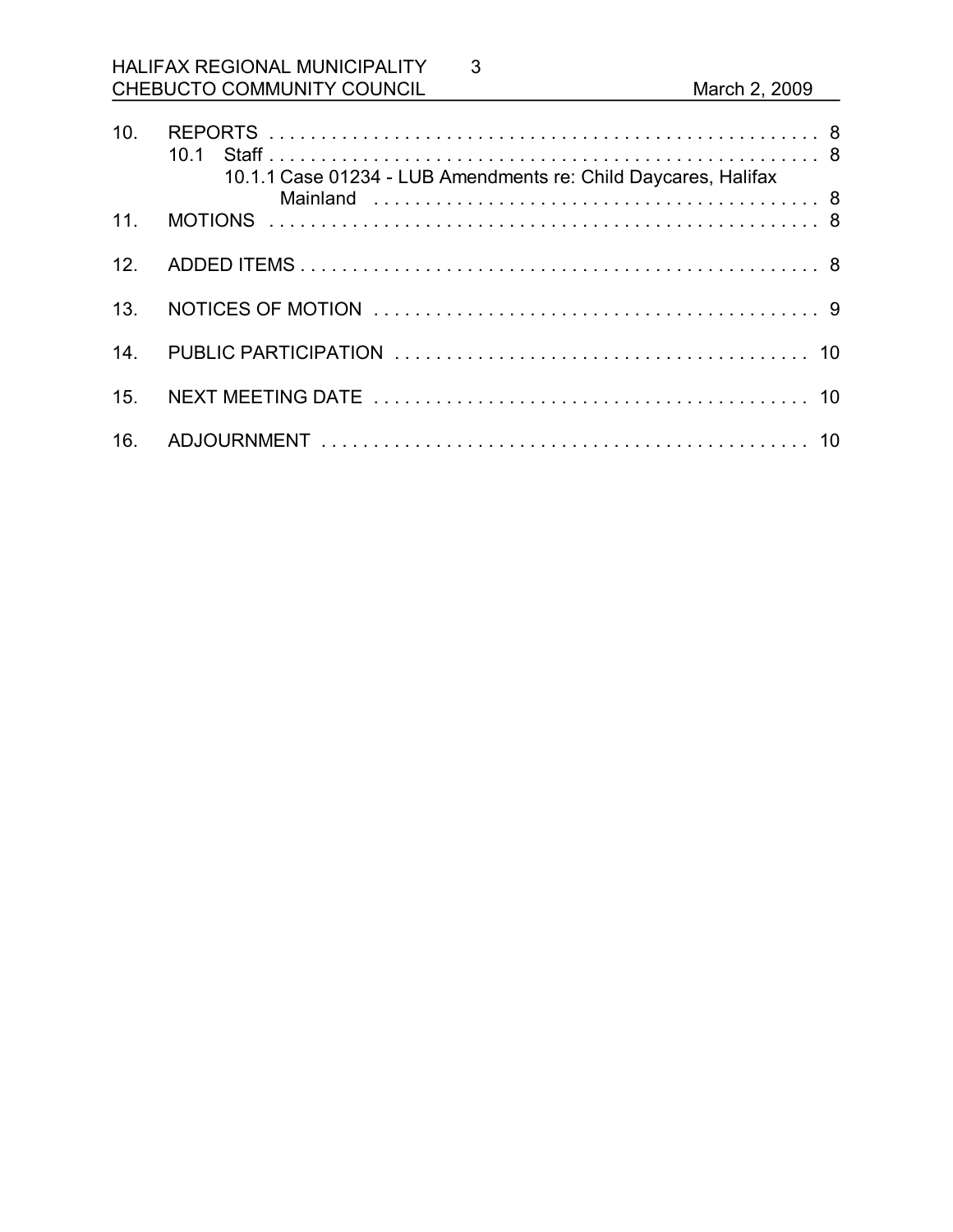# **1. CALL TO ORDER**

The Chair called the meeting to order at 7:03 p.m.

## **2. APPROVAL OF MINUTES February 2, 2009**

**MOVED by Councillor Wile, seconded by Councillor Walker, that the minutes of February 2, 2009, be approved as presented. MOTION PUT AND PASSED.** 

## **3. APPROVAL OF THE ORDER OF BUSINESS AND APPROVAL OF ADDITIONS AND DELETIONS**

#### Additions:

- 12.1 Cunard Beach Volleyball Court Policies Councillor Mosher
- 12.2 Street Renaming and Park Dedication to the Late Ron Hanson Civic Addressing Update - Councillor Mosher

**MOVED BY Councillor Hum, seconded by Councillor Wile, that the agenda be approved as amended. MOTION PUT AND PASSED.** 

## **4. BUSINESS ARISING OUT OF THE MINUTES**

#### **4.1 Status Sheet Items**

## **4.1.1 Tremont Park Alternate Main Entrance**

Councillor Hum advised that there had been no progress on this issue and indicated that she would like it to remain on the Status Sheet.

#### **4.1.2 Sherbrooke Stormwater Flooding Issues**

Councillor Hum requested an update from Municipal Operations and Halifax Water (if applicable) regarding the stormwater drains on Sherbrooke Drive and what, if anything, would be done when it came time to repave the street.

## **MOVED BY Councillor Hum, seconded by Councillor Adams, that this item be referred back to Halifax Regional Water Commissionand Municipal Operations staff. MOTION PUT AND PASSED.**

Councillor Hum indicated that she would like this item to remain on the Status Sheet.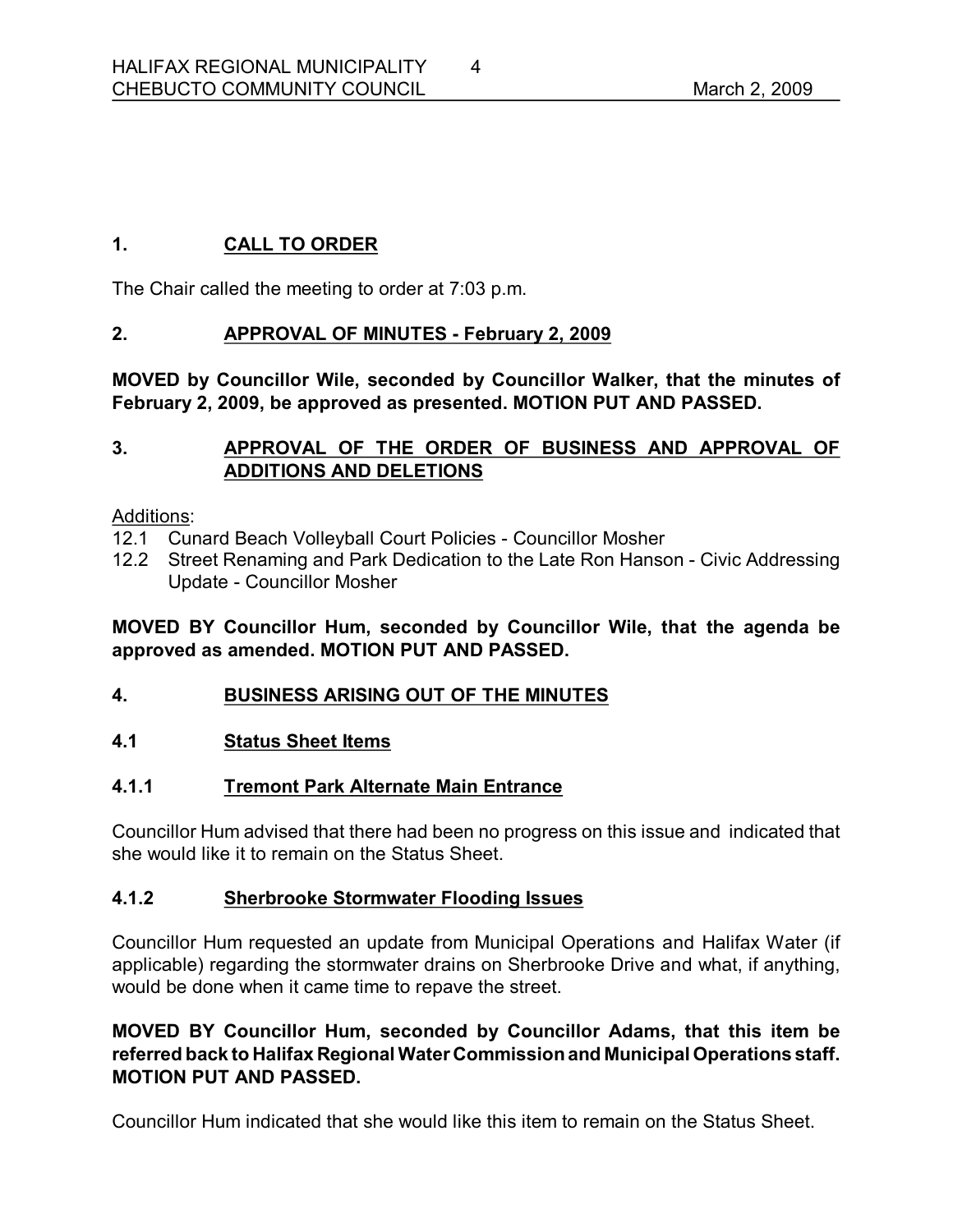### **4.1.3 Intersection of Herring Cove Road and Purcell's Cove Road**

Councillor Mosher advised that there was no update on this issue and indicated that she would like it to remain on the Status Sheet.

5

## **4.1.4 Bike Lanes**

Councillor Mosher advised that a report would be going to Regional Council regarding this issue . She indicated that this item could be removed from the Status Sheet.

## **4.1.5 Crown Drive Request for Speed Humps**

C An information report dated January 30, 2009 was before the Community Council.

Councillor Mosher advised that the information in the report was not what resident's were hoping for, however, she indicated that this item could be removed from the Status Sheet.

# **4.1.6 Seawall Restoration Regatta Point and Sir Sandford Fleming Park North West Arm**

Councillor Mosher advised that there was no update on this issue and indicated that she would like it to remain on the Status Sheet.

#### **4.1.7 District 10 Traffic Concerns**

Councillor Wile advised that there was no update on this issue and indicated that she would like it to remain on the Status Sheet.

## **4.1.8 Request to Name the Baseball Diamond at Mainland Common the Harold Pelham Memorial Field**

Councillor Wile advised that there was no update on this issue and indicated that she would like it to remain on the Status Sheet.

#### **4.1.9 Traffic and Safety Issues on Melody Drive and Skylark Drive**

Councillor Hum requested that this item be added to the Status Sheet.

- **5. MOTIONS OF RECONSIDERATION NONE**
- **6. MOTIONS OF RECISSION NONE**
- **7. CONSIDERATION OF DEFERRED BUSINESS**
- **7.1 Maintenance of the Dunbrack Street Rose Bushes**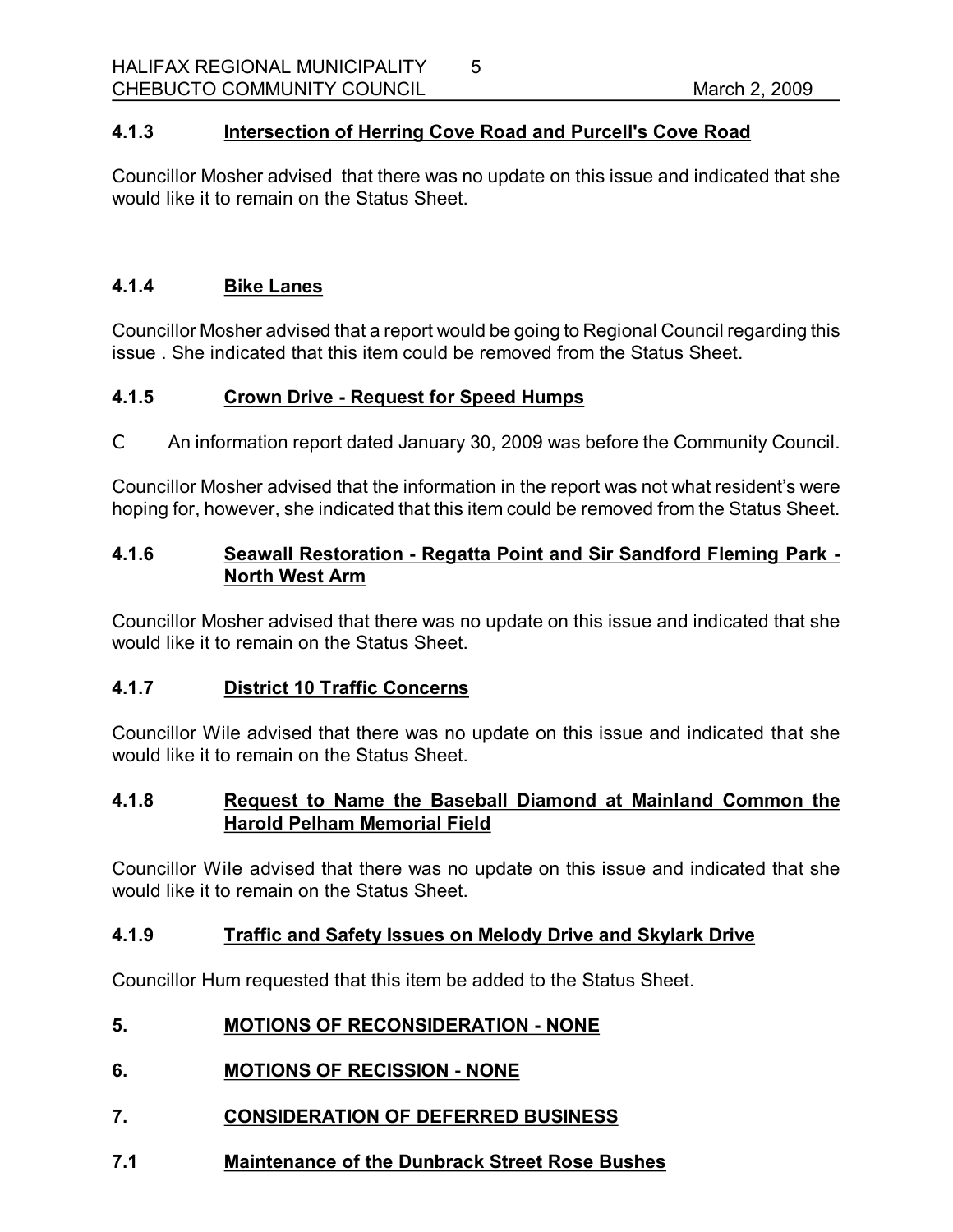This item was dealt with later in the meeting. Please see page 7.

## **8. HEARINGS**

## **8.1 Public Hearings**

## **8.1.1 Case 01221: Rezoning of 3 Sylvia Avenue, Halifax**

C A report dated December 12, 2008 was before the Community Council.

Mr. Brian White, Planner, provided the presentation on Case 01221. He advised that the rezoning would still satisfy the applicable policies in the Municipal Planning Strategy.

The Chair reviewed the Rules of Procedure for Public Hearings and called for those wishing to speak for or against Case 01221: Rezoning of 3 Sylvia Avenue, Halifax.

**Ms. Linda Gallagher, Applicant,** advised that the Home of the Guardian Angel was a centre for new parents, primarily aimed at women and their children. She indicated that the zoning change would accommodate additional office and work space. Ms. Gallagher wished to clarify that the Home of the Guardian Angel was not a daycare centre; stating that it was more similar to a community centre.

The Chair called three times for additional speakers. Hearing none, the following motion was placed:

**MOVED BY Councillor Walker, seconded by Councillor Hum, that the public hearing be closed. MOTION PUT AND PASSED.** 

**MOVED BY Councillor Adams, seconded by Councillor Walker, that Chebucto Community Council approve the rezoning of 3 Sylvia Avenue, Halifax, (PID #40095945) from R4 (Multiple Dwelling Zone) Zone to P (Park and Institutional) Zone. MOTION PUT AND PASSED.** 

## **8.2 Variance Appeal Hearings**

#### **8.2.1 Appeal of the Development Officer's Decision to Refuse an Application for a Variance 29 Wyndrock Drive, Halifax, No. 15166**

- C A report dated February 20, 2009 was before the Community Council.
- C A Power Point presentation from the appellant was submitted.

Mr.AndrewFaulkner, Development Officer, provided the presentation on Variance Appeal No. 15166. He advised that the owner had applied for the variance in January, 2009, to add an attached garage to a single family dwelling. He indicated that the proposed setback violated the Land Use By-Law and that the garage would be considerably closer to the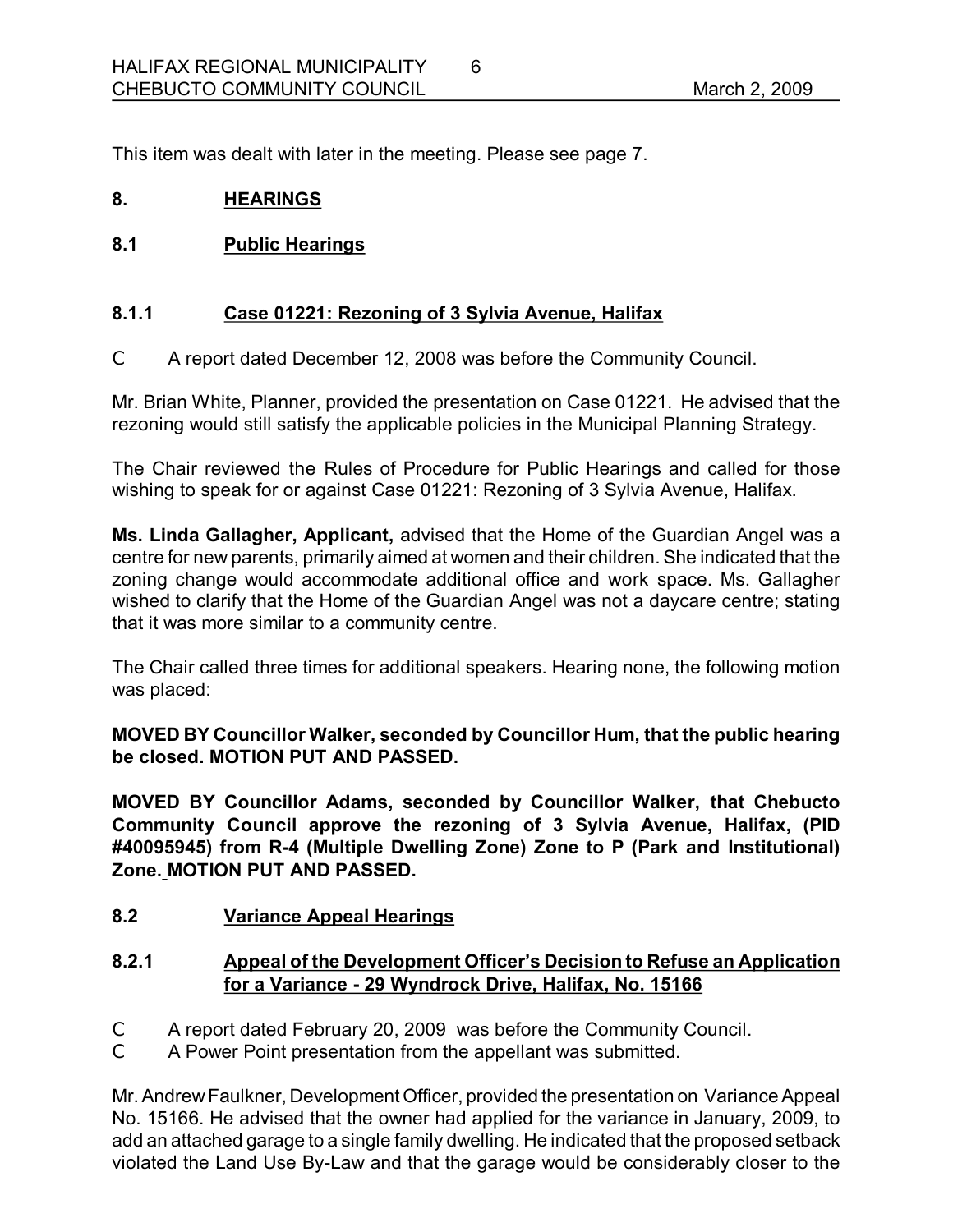street than other property lines on Wyndrock Drive. Mr. Faulkner noted that there had been no intentional disregard of the Land Use By-Law in this case.

7

The Chair advised that 4 letters in support of the Variance had been submitted by Mr. Wally Zwicker and Ms. Mary Ellen Ryan-Swicker, Mr. Gord Dickie, Mr. Andrew Gates and Ms. Taby Roger; all residents of Wyndrock Drive. The appellants, Mr. Mike Ross and Ms. Susan Ross also submitted a letter.

The Chair reviewed the Rules of Procedure for Appeal Hearings and called for those wishing to speak for or against Variance No. 15166 - 29 Wyndrock Drive, Halifax. She advised that only those residents living within 30 metres of the property would be permitted to speak.

**Dr. Andrew Ross, Appellant,** advised that the issue involved the configuration of the existing driveway on his property as there was down sloping. He stated that the sloping driveway created an ongoing issue due to winter maintenance as no matter how much snow was removed there was still runoff melt which would freeze. A drain had been put in, however, Mr. Ross noted that it regularly became clogged and frozen. He advised that he did not like using salt on the area as he lived on Williams Lake and did not wish to cause water pollution; noting that sand would not help either as it merely settled into the ice. Mr. Ross indicated that this was an ongoing and severe safety and liability issue; noting that cars often became stuck. He stated that he had paid someone \$200.00 earlier in the year to get the area down to bare pavement which still did not help. He advised that he wished to regrade the driveway and bring the rock wall up to grade in order to level out the driveway. The proposed single storey addition on the front of the home would be professionally done. Mr. Ross noted that it would actually have a fairly significant setback and, as Mr. Faulkner had pointed out, would be at the minimum only due to the fact that the property was on a curve. He advised that he did not realize that there would be a problem and that no neighbours had voiced their concern.

The Chair called three times for additional speakers. Hearing none, the following motion was placed:

**MOVED BY Councillor Adams, seconded by Councillor Hum, that the public hearing be closed. MOTION PUT AND PASSED.** 

**MOVED BY Councillor Adams, seconded by Councillor Walker, that Chebucto Community Council overturn the Development Officer's decision and allow the variance. MOTION PUT AND PASSED.** 

## **7.1 Maintenance of the Dunbrack Street Rose Bushes**

Mr. Peter Bigelow, Manager of Real Property Planning, provided a Power Point presentation on the maintenance of the Dunbrack Street Rose Bushes. He advised that he had been requested to bring forward an overview of what was being done on Dunbrack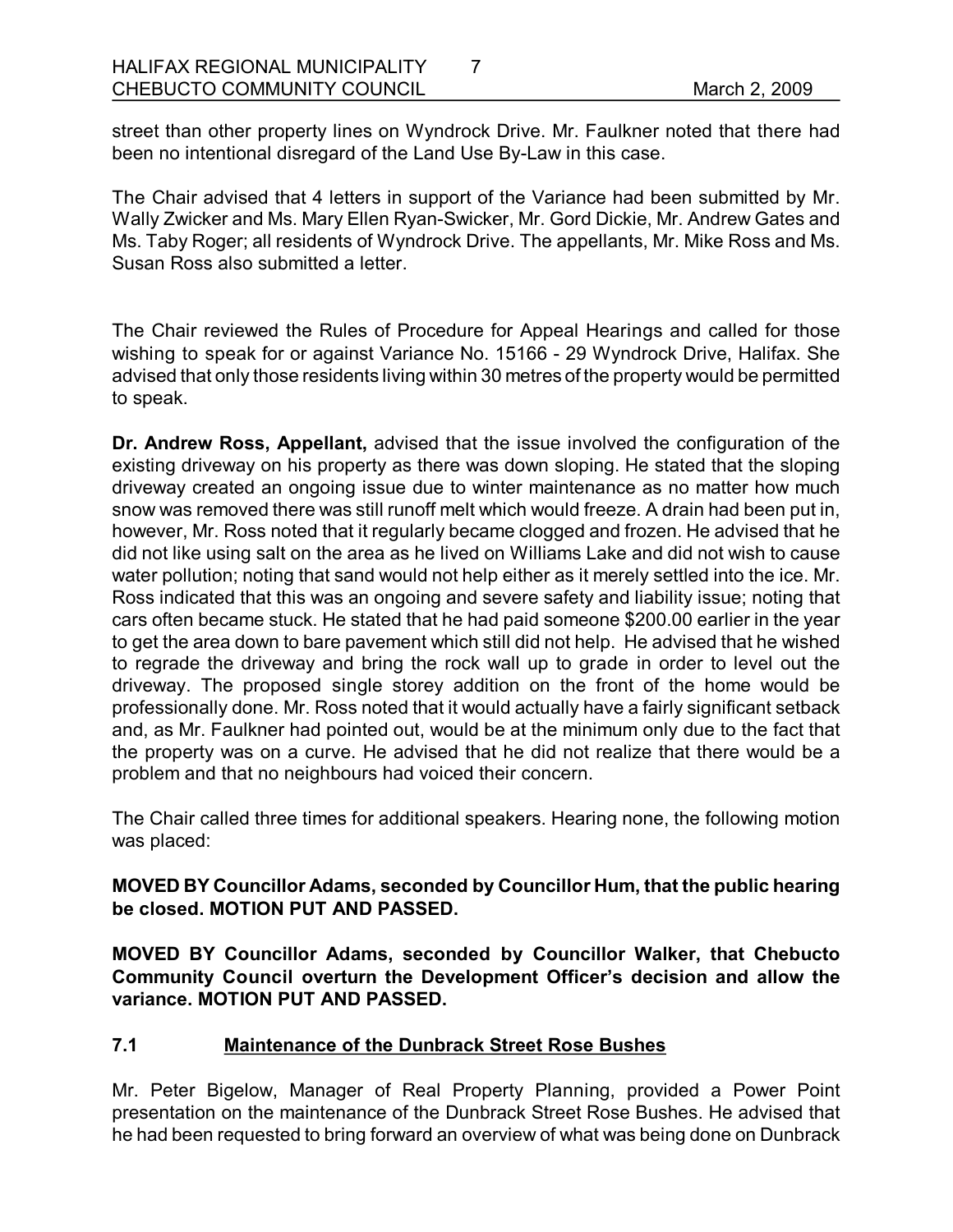Street; stemming from a motion that was passed by Regional Council. The following highlights were noted:

8

- C There was a 30 foot setback on Dunbrack Street from curb to sidewalk which was much wider than the average roadway;
- C The function of the rose bushes lining the centre median was to stop cars from jumping the curb and they will remain in place for this reason;
- C Staff had been asked to create a conventional tree lined street by removing the rose bushes along the two sidewalks;
- C Studies have shown that as trees mature and begin to canopy it slows traffic. This would alleviate existing speeding issues in the area;
- C Two trees will be placed between each street light in order to maintain the current light standards and avoid further expense;
- C There was a recommended opportunity to widen the sidewalk into an active transportation trail which would commence at Kearney Lake Road an continue to Fairview via Main Avenue and potentially connect to the Chester Spurline and the Halifax Urban Greenway;
- C The proposal would be for a 3.5 to 4 metre trail which would require lights to be moved on one side of the street;
- C Funding was not yet available for the proposed trail;
- C Funds for the total project have been put in the proposed budget for Council's approval.

Mr. Brian Phelan, Superintendent of Parks and Open Spaces, provided information on work schedules and timelines. He advised that winter works staff planned to begin removing the rose bushes within the next week to 10 days. He noted that they would be able to stay off of the travel ways for the most part and that in house equipment would be used to remove the bushes as well as to create a turf boulevard and green space .

The Chair thanked Mr. Bigelow and Mr. Phelan for their presentation.

# **9. CORRESPONDENCE, PETITIONS AND PRESENTATIONS**

- **9.1 Correspondence: None**
- **9.2 Petitions: None**
- **9.3 Presentations: None**
- **10. REPORTS**
- **10.1 Staff**

# **10.1.1 Case 01234 LUB Amendments re: Child Daycares, Halifax Mainland**

C A report dated February 5, 2009 was before the Community Council.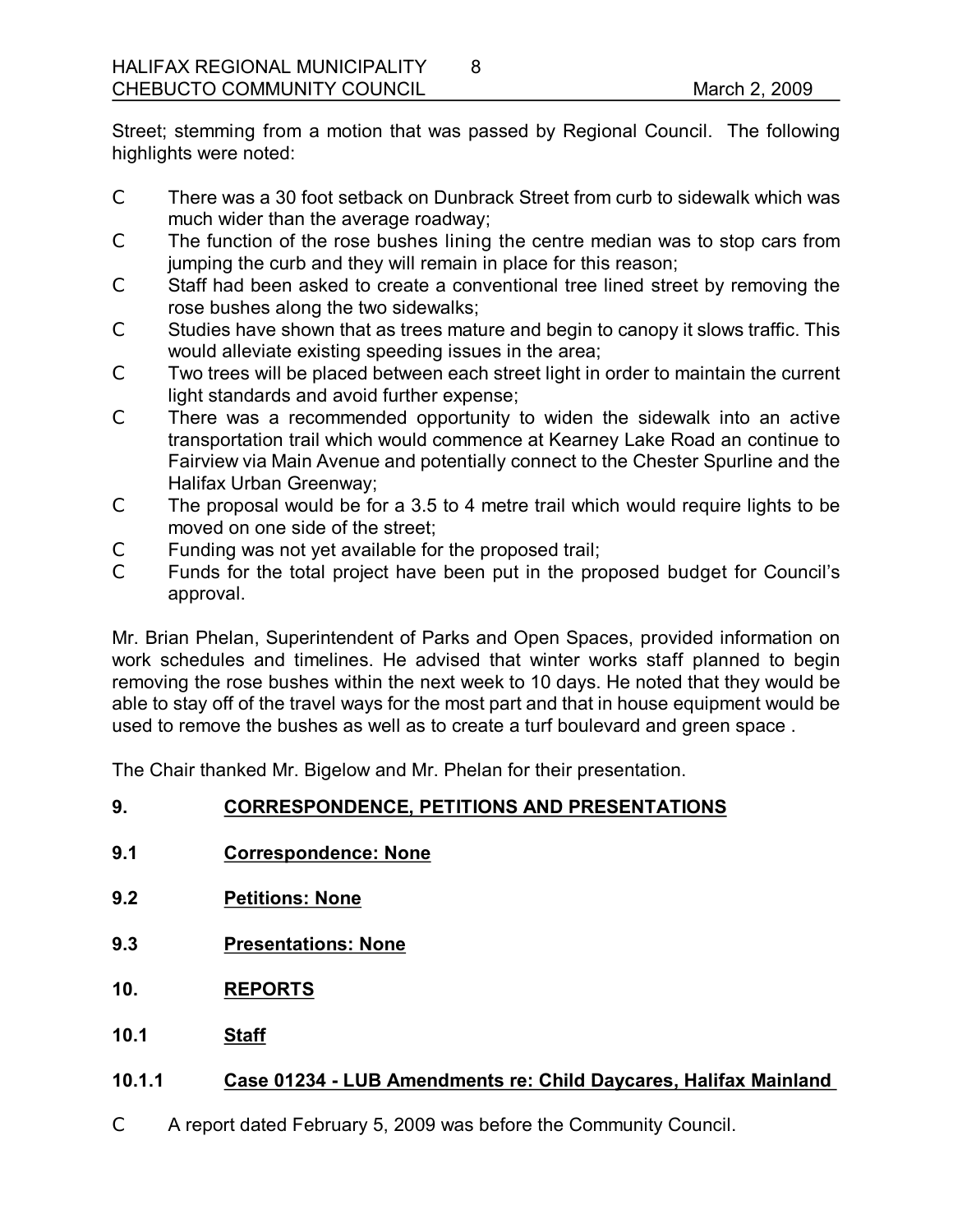**MOVED BY Councillor Walker, seconded by Councillor Adams, that Chebucto Community Council give First Reading to the proposed amendments to the Halifax Mainland Land Use ByLaw as shown in Attachment A of the report dated February 5, 2009 and schedule a public hearing for April 6, 2009. MOTION PUT AND PASSED.** 

## **11. MOTIONS NONE**

## **12. ADDED ITEMS**

#### **12.1 Cunard Beach Volleyball Court Policies Councillor Mosher**

The Chair stepped down at 7:44 p.m. Councillor Wile assumed the Chair.

Councillor Mosher advised that the Cunard Beach Volleyball Court had opened last summer with the intent that Cunard Junior High School and J.L. Ilsley High School would have priority to use the court during school hours and the rest of the community would have access for the remaining time at no cost.

**MOVED BY Councillor Mosher, seconded by Councillor Adams, that Chebucto Community Council request a staff report regarding:**

- **1. The feasibility of having a written policy and signage posted at the Cunard Beach Volleyball Court stating that J.L. Ilsely High School and Cunard Junior High School have priority over the court during school hours and that at all other times the court would be available to the community on a first come, first serve basis for half hour increments; and**
- **2. That the court not be rented out.**

#### **MOTION PUT AND PASSED.**

## **12.2 Street Renaming and Park Dedication to the Late Ron Hanson Civic Addressing Update Councillor Mosher**

Councillor Mosher indicated that Chebucto Community Council had previously agreed to name a small street in the Fairmont Subdivision Ron Hanson Drive after the late Alderman and Councillor . She advised that a small park would be named Ron "Butch" Hanson Park, however, civic addressing staff had informed her that having two sites in close proximity with similar names may be confusing for the public.

## **MOVED BY Councillor Mosher, seconded by Councillor Adams, that Chebucto Community Council request that:**

**1. The street to be named Ron Hanson Drive be changed to Hanson Drive; and**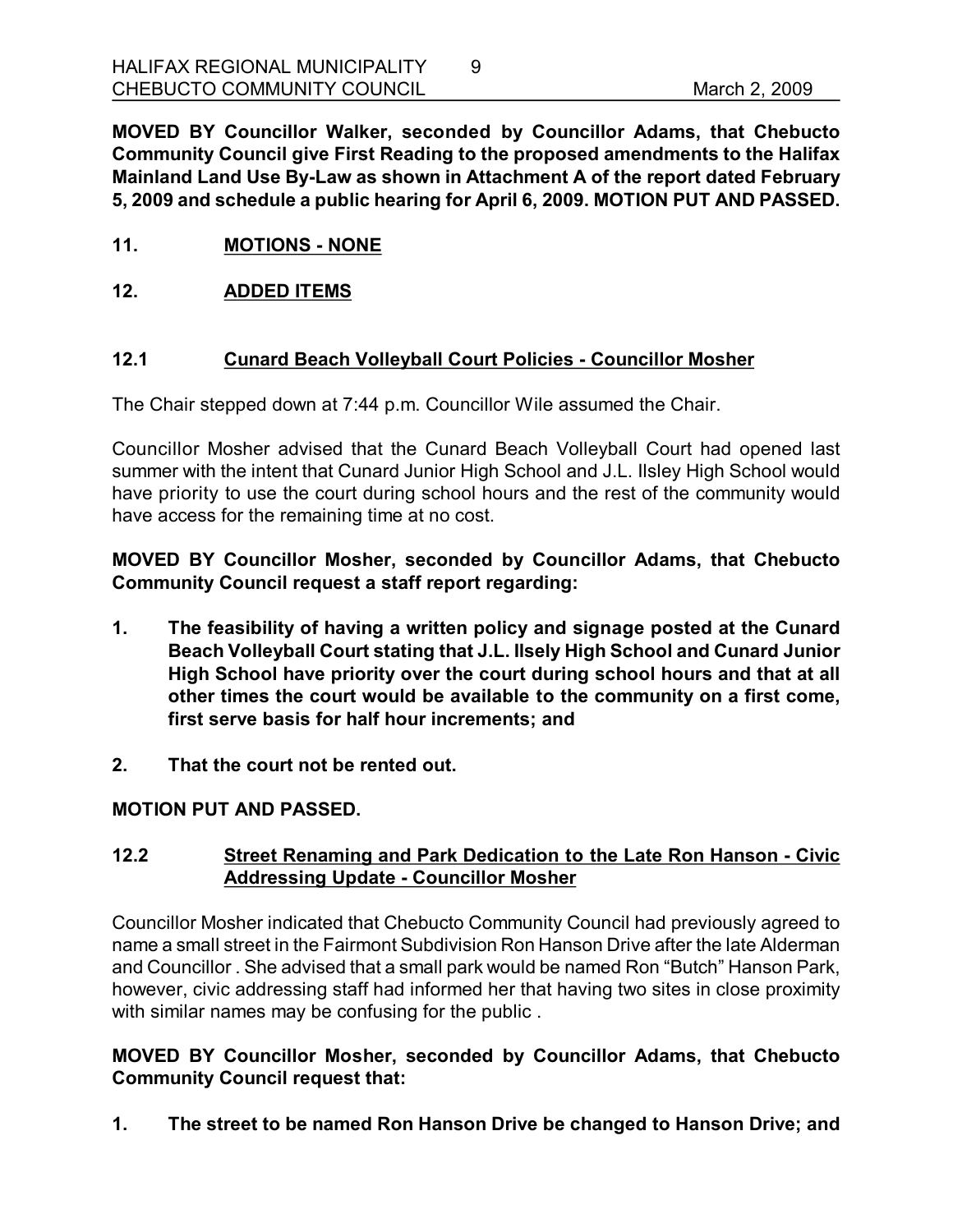## **2. The park to be named Ron "Butch" Hanson Park be changed to Butch Hanson Park.**

## **MOTION PUT AND PASSED.**

Councillor Mosher assumed the Chair at 7:49 p.m.

## **13. NOTICES OF MOTION NONE**

#### **14. PUBLIC PARTICIPATION**

**Ms. Wendy MacDonald, Halifax,** suggested that at budget time consideration be given to harmonizing snow removal in order to maintain safe and usable streets, walkways and pathways. She indicated that different contractors cleared snow at different times which resulted in it taking 12 days to have the snow cleared at the end of her street in order to exit safely. She stated that other districts should have sidewalk clearing; noting that other residents deserved to have that service even though her District paid extra for it. She suggested giving residents the option of an additional sidewalk clearing service. Ms. MacDonald indicated that she was aware of the new Council Focus Areas; transportation being number one and encouraged a public meeting in Mainland North regarding the pressures of traffic going through the Chebucto Community Council Districts. She stated that the sidewalk at the corner of Willet Street was a poor excuse for transit stop; noting that she was looking forward to receiving more information from the new Active Transportation Advisory Committee. In closing, Ms. MacDonald expressed her interest in the future use of Northcliffe Centre.

#### **15. NEXT MEETING DATE**

The next meeting was scheduled for Monday, April 6, 2009.

#### **16. ADJOURNMENT**

The meeting was adjourned at 7:55 p.m.

Shawnee Gregory Legislative Assistant